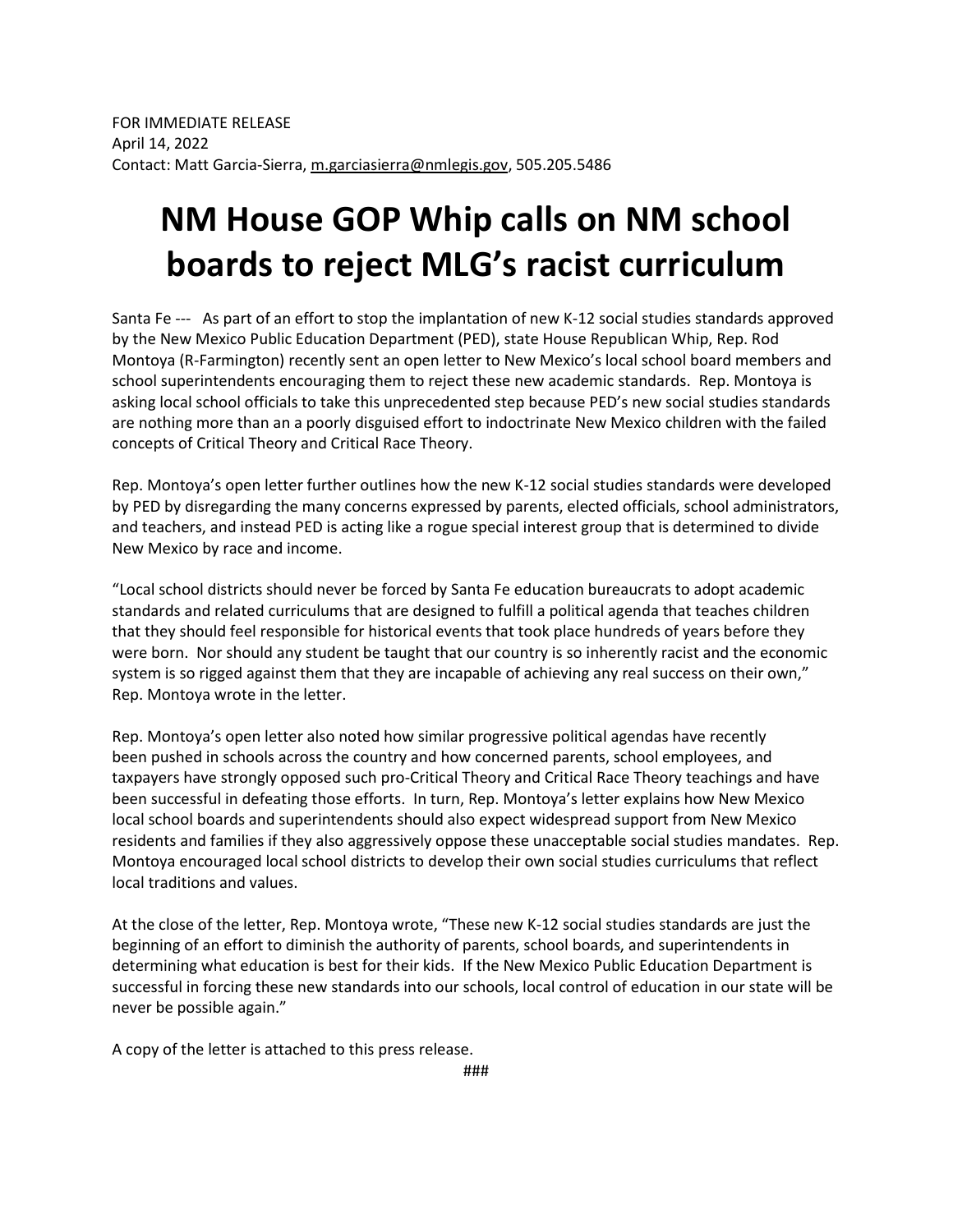

**ROD MONTOYA** Minority Whip R - San Juan District 1

4902 Camaron Avenue Farmington, NM 87402 Cell Phone: (505) 360-1510 E-mail: roddmontoya@gmail.com

State of New Mexico House of Representatibes Santa Fé

April 11, 2022

**COMMITTEES:** Energy, Environment & Natural Resources Labor & Economic Development Rules & Order of Business

## **INTERIM COMMITTEES:**

Capitol Building Planning Commission Legislative Council Mortgage Finance Authority Act Oversight Advisory Member: Economic & Rural Development Designee: Legislative Finance Committee Revenue Stabilization & Tax Policy Committee

## Open Letter to New Mexico Local School Board Members and School Superintendents

Dear School Board Members and Superintendents:

Since the fall of 2020, the New Mexico Public Education Department (PED) has been undertaking a determined effort to rewrite our state's K-12 social studies standards. I (along with tens-of-thousands of New Mexicans) continue to be extremely opposed to the substance and direction of these standards and how our students at all grade levels will be taught the important subjects of history, civics and economics.

House Republicans sent a letter to PED during the public comment period in November outlining the numerous proposed standards that contained a strong and obvious progressive bias towards historical events and issues concerning New Mexico history, race relations, capitalism, sex education, religious beliefs and social norms. We requested several topics be eliminated or modified to remove highly controversial and offensive subject matter which specifically advances a political agenda, but the final standards made only minor modifications. The letter we sent represented the view of constituents across New Mexico who demanded we intervene - yet PED, not surprisingly, ignored all of these concerns.

House Republican Leadership recently sent a second letter to PED, expressing our continued opposition to the final social studies standards, and re-stated our belief that this is nothing more than a poorly disguised effort to indoctrinate students with Critical Theory and Critical Race Theory.

Critical Theory takes the position that western civilization must be criticized and ultimately changed, that our capitalist system must be replaced with socialism and that all social and moral norms must be replaced with progressive beliefs. These new standards also highlight components of Critical Race Theory which advance the false belief that our country is racist at its core and perpetuates systemic inequity.

I am writing you today because it has become obvious the Department of Education is determined to disregard the concerns of elected officials, school administrators, teachers and parents with these new